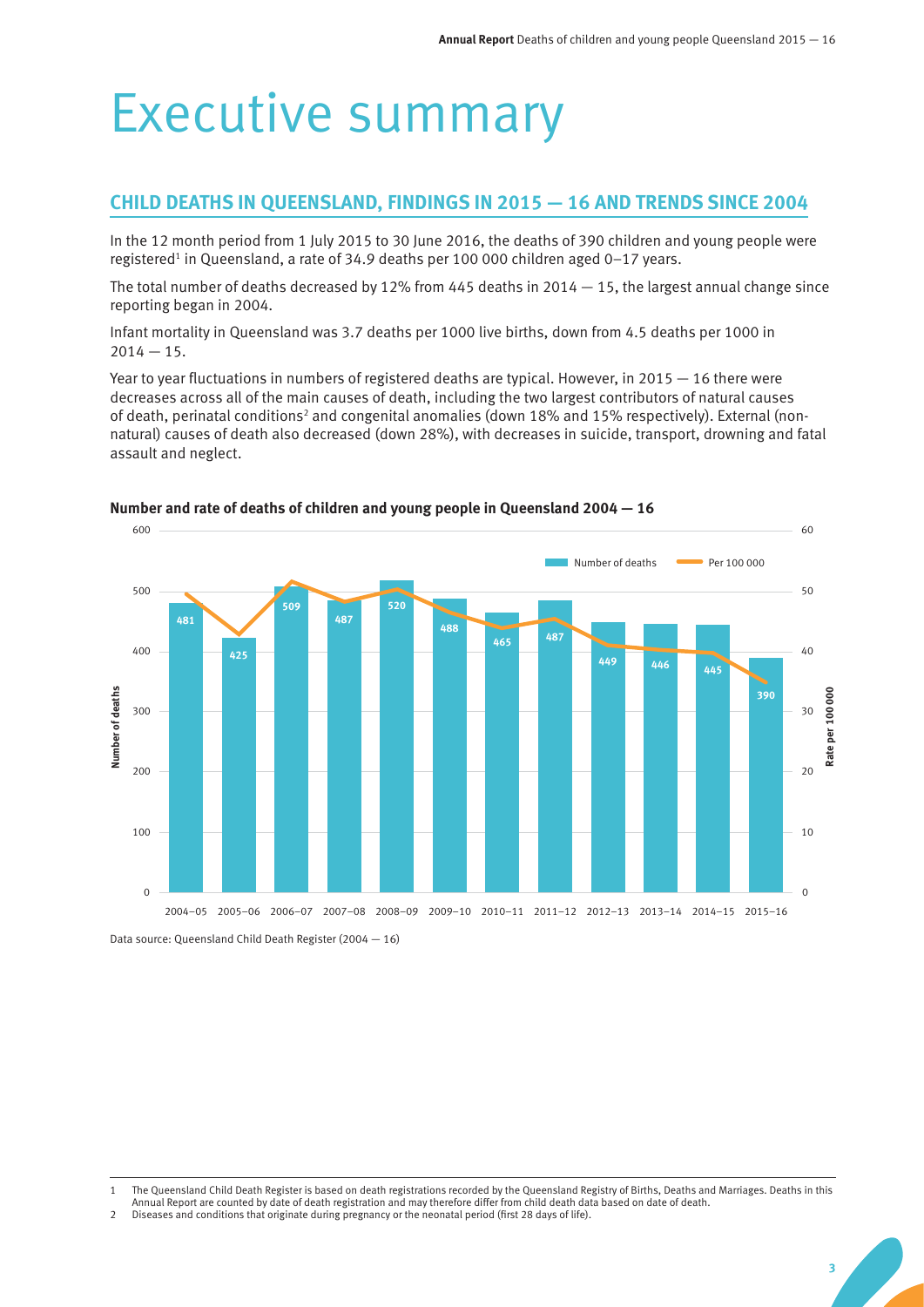# **Leading causes of child deaths**

The table broadly outlines the causes of death by age group for the 390 registered deaths.

- Deaths from diseases and morbid conditions (natural causes) accounted for the majority of deaths of children registered in 2015 — 16 (291 deaths or 75%), occurring at a rate of 26.0 deaths per 100 000 children.
- External causes of death (transport, drowning, other non-intentional injury, suicide and fatal assault and neglect) accounted for 64 deaths (16%), and occurred at a rate of 5.7 deaths per 100 000 children. Suicide was the leading external (non-natural) cause of death, occurring at a rate of 1.8 deaths per 100 000 children.
- Transport has been the leading external cause for the first 10 periods of the Queensland Child Death Register. With recent decreases in transport-related deaths, suicide has been the leading external cause of death for 0–17 year-olds for the past two years.

#### **Cause of death by age category 2015 — 16**

|                                                   | <b>Under 1</b><br>year | $1 - 4$<br>vears | $5 - 9$<br>years | $10 - 14$<br>vears | $15 - 17$<br>years | <b>Total</b>   | Rate per |
|---------------------------------------------------|------------------------|------------------|------------------|--------------------|--------------------|----------------|----------|
| <b>Cause of death</b>                             | $\mathbf n$            | $\mathbf n$      | $\mathbf n$      | $\mathbf n$        | $\mathbf n$        | $\mathbf n$    | 100 000  |
| <b>Diseases and morbid conditions</b>             | 212                    | 17               | 18               | 23                 | 21                 | 291            | 26.0     |
| <b>Explained diseases and morbid conditions</b>   | 207                    | 17               | 18               | 22                 | 21                 | 285            | 25.5     |
| <b>Unexplained diseases and morbid conditions</b> | 5                      | $\Omega$         | $\Omega$         | $\mathbf{1}$       | $\mathbf{0}$       | 6              | 0.5      |
| SIDS and undetermined causes (infants)            | 5                      | $\Omega$         | $\Omega$         | $\Omega$           | 0                  | 5              | 0.4      |
| Undetermined $\rightarrow$ 1 year                 | 0                      | $\Omega$         | $\theta$         | $\mathbf{1}$       | $\Omega$           | 1              | $\star$  |
| <b>External causes</b>                            | $\overline{2}$         | 16               | 3                | 12                 | 31                 | 64             | 5.7      |
| <b>Suicide</b>                                    | $\bf{0}$               | $\mathbf{0}$     | $\bf{0}$         | 4                  | 16                 | 20             | 1.8      |
| <b>Transport</b>                                  | $\bf{0}$               | 5                | $\mathbf{1}$     | 3                  | 9                  | 18             | 1.6      |
| Motor vehicle                                     | $\Omega$               | $\mathbf{1}$     | $\Omega$         | $\Omega$           | 9                  | 10             | 0.9      |
| Pedestrian                                        | $\Omega$               | 4                | $\mathbf{1}$     | $\Omega$           | 0                  | 5              | 0.4      |
| Motorcycle                                        | 0                      | 0                | 0                | $\mathbf{1}$       | 0                  | 1              | $^\star$ |
| Other                                             | 0                      | $\Omega$         | 0                | 2                  | 0                  | $\overline{2}$ | $\star$  |
| <b>Drowning</b>                                   | $\bf{0}$               | 5                | $\bf{0}$         | $\mathbf{1}$       | $\overline{2}$     | 8              | 0.7      |
| Non-pool                                          | $\Omega$               | 3                | $\Omega$         | $\Omega$           | $\overline{2}$     | 5              | 0.4      |
| Pool                                              | 0                      | $\overline{2}$   | $\Omega$         | $\mathbf{1}$       | $\Omega$           | 3              | $\star$  |
| <b>Fatal assault and neglect</b>                  | 1                      | $\mathbf{1}$     | $\overline{2}$   | 3                  | $\overline{2}$     | 9              | 0.8      |
| Other non-intentional injury-related death        | 1                      | 5                | $\mathbf{0}$     | 1                  | $\overline{2}$     | 9              | 0.8      |
| Threats to breathing                              | $\mathbf{1}$           | $\mathbf{1}$     | $\Omega$         | $\theta$           | $\mathbf{1}$       | 3              | $^\star$ |
| Exposure to smoke, fire and flames                | $\Omega$               | $\overline{2}$   | $\Omega$         | $\mathbf{1}$       | $\theta$           | 3              | $\star$  |
| Exposure to inanimate mechanical forces           | 0                      | $\overline{2}$   | 0                | $\theta$           | 0                  | 2              | $\star$  |
| Poisoning by noxious substances                   | $\Omega$               | $\Omega$         | 0                | $\Omega$           | $\mathbf{1}$       | $\mathbf{1}$   | $\star$  |
| <b>Cause of death pending</b>                     | 21                     | 8                | $\overline{2}$   | 3                  | $\mathbf{1}$       | 35             | 3.1      |
| <b>Total</b>                                      | 235                    | 41               | 23               | 38                 | 53                 | 390            | 34.9     |
| <b>Rate per 100 000</b>                           | 378.1                  | 16.1             | 7.3              | 12.6               | 29.0               | 34.9           |          |

Data source: Queensland Child Death Register (2015 — 16)

\* Rates have not been calculated for numbers less than four.

- 1. Rates are based on the most up-to-date denominator data available and are calculated per 100 000 children aged 0–17 years in Queensland each year. Rates for the 2015 — 16 period use the estimated resident population (ERP) data as at June 2014.
- 2. Rates for age categories are calculated per 100 000 children in each age category. Age-specific death rates are discussed in the chapters relating to each cause of death.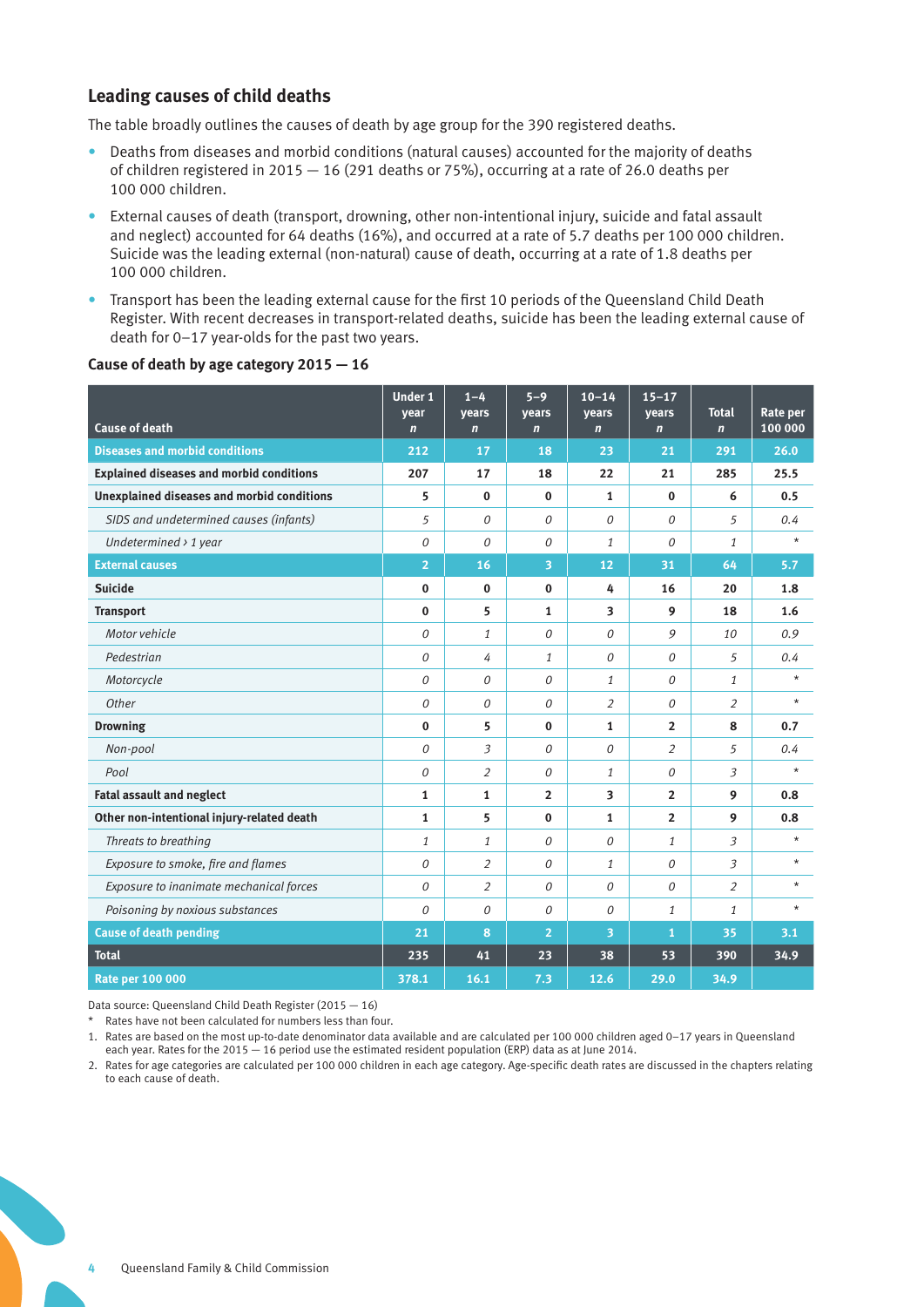# **By age and sex**

- In 2015  $-$  16, the mortality rate for males aged 0–17 years was higher than that for females, with a rate of 38.9 deaths per 100 000 males compared to 30.7 deaths per 100 000 females.
- Diseases and morbid conditions were the most frequent cause of death for infants under 1 year of age, accounting for 90% of the deaths in this age category (212 of 235 deaths).
- The leading cause of death for 1–4 year-olds was diseases and morbid conditions (17 deaths), followed by 5 deaths each from transport, drowning and other non-intentional injury-related deaths.
- The leading cause of death for 5–9 year-olds was diseases and morbid conditions (18 deaths). Three children aged 5–9 years died from external causes, a much smaller number than in previous years. Two deaths were from assault and neglect and one death was transport-related.
- The leading cause of death for 10–14 year-olds was diseases and morbid conditions (23 deaths). The leading external cause of death for 10–14 year-olds was suicide (4 deaths).
- The leading cause of death for 15–17 years olds was diseases and morbid conditions (21 deaths). Suicide was the leading external cause of death in this age category (16 deaths). Nine 15–17 year-olds died from transport-related incidents which is, along with 9 deaths in  $2014 - 15$ , the lowest recorded since the commencement of the child death register in 2004.

### **Aboriginal and Torres Strait Islander children**

- Fifty-two Aboriginal and Torres Strait Islander children died in 2015 16, a decrease of 30% from 74 deaths in 2014 — 15.
- The mortality rate for Aboriginal and Torres Strait Islander children was 1.8 times the rate for non-Indigenous children (60.0 deaths per 100 000 Indigenous children, compared with 32.8 deaths per 100 000 non-Indigenous children).
- The infant mortality rate for Aboriginal and Torres Strait Islander children was 6.0 deaths per 1000 live births compared to the non-Indigenous rate of 3.5 deaths per 1000 live births.
- Indigenous child mortality rates have decreased over the last decade. Based on three-year averages, between 2007 and 2016 infant mortality for Indigenous children decreased from 11.4 to 7.7 deaths per 1000 live births. The mortality rate for Indigenous children aged 1–17 years decreased from 38.6 to 29.9 deaths per 100 000 children. However, Aboriginal and Torres Strait Islander child mortality continues to be twice the rate for non-Indigenous children, as decreases in Indigenous mortality have been matched by decreases in non-Indigenous mortality.
- Queensland's infant mortality rates are higher than the most recently available national averages. In 2014, the national Indigenous infant mortality rate was 5.6 deaths per 1000 live births, while the non-Indigenous infant mortality rate was 3.2 deaths per 1000 live births.
- There were 4 suicide deaths of Aboriginal and Torres Strait Islander young people during  $2015 16$ . Over the last three years, the suicide rate among Aboriginal and Torres Strait Islander young people was 3.1 times the rate of their non-Indigenous peers.
- Aboriginal and Torres Strait Islander infants are over-represented in SUDI. Over the last three years, Indigenous infants died suddenly and unexpectedly at 3.4 times the rate of non-Indigenous infants.
- Encouragingly the Aboriginal and Torres Strait Islander SUDI cases in 2015  $-$  16 (4 deaths) was the lowest number recorded since 2004.

### **Children known to the child protection system in the 12 months prior to their death**

- Of the 390 child deaths, 46 children were known to the child protection system, representing a rate of 54.6 deaths per 100 000, compared with 34.9 deaths per 100 000 for all Queensland children.
- Seventeen children died as a result of diseases and morbid conditions and 17 as a result of external causes.
- Five deaths of children known to the child protection system were suicides, 4 were fatal assault and 4 were other non-intentional injuries.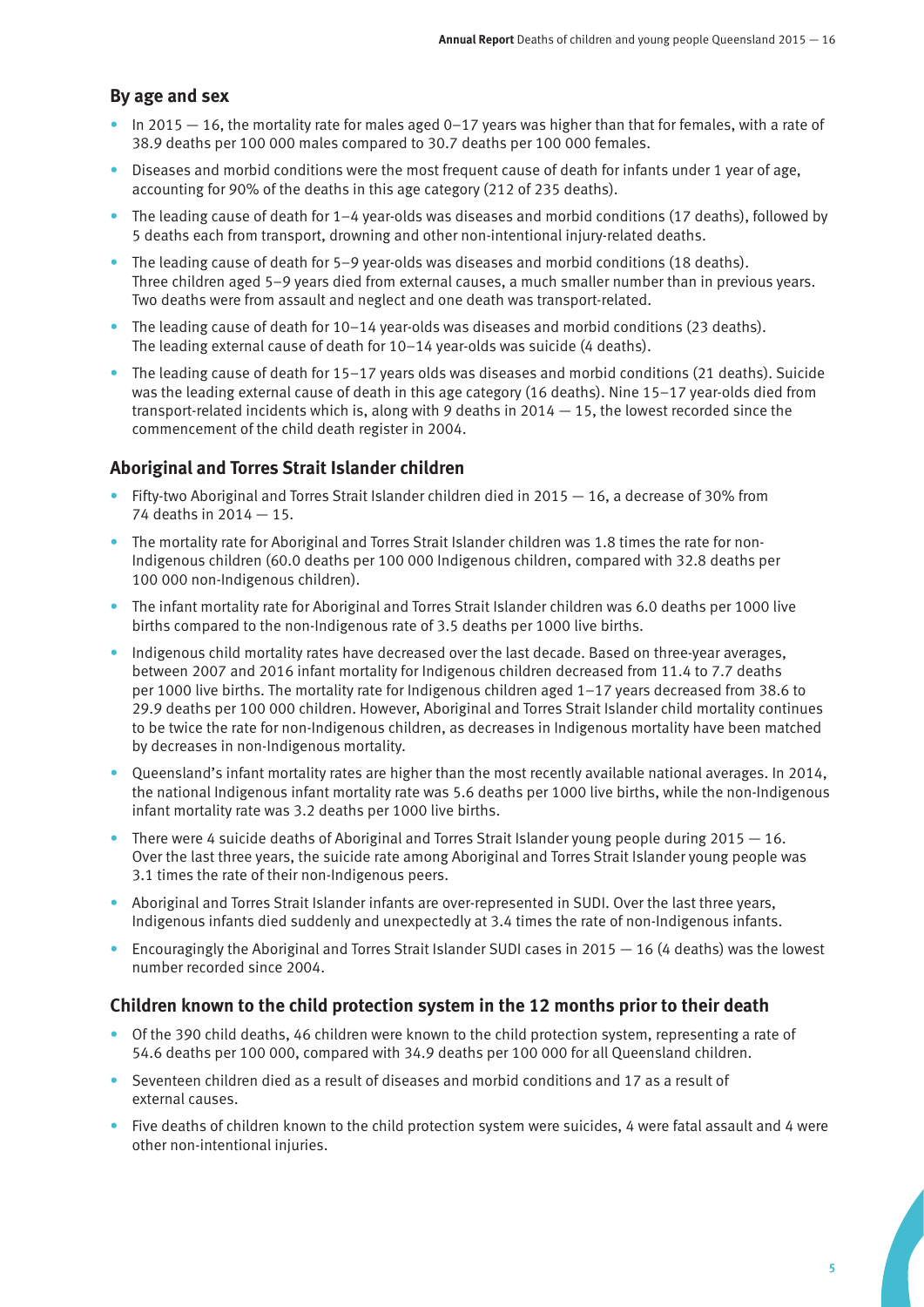# **Diseases and morbid conditions**

- $\bullet$  In 2015  $-$  16, the deaths of 291 children and young people were the result of diseases and morbid conditions, a rate of 26.0 deaths per 100 000 children aged 0–17 years. Both the number and rate of deaths from diseases and morbid conditions in 2015 — 16 are the lowest recorded over the 12 years since 2004.
- Deaths of children from diseases and morbid conditions are most likely to occur in the first weeks and months of life, with infants accounting for 73% of deaths from diseases and morbid conditions in  $2015 - 16.$
- Infant deaths from the two most common diseases and morbid conditions—conditions originating in the perinatal period and congenital malformations, deformations and chromosomal abnormalities (187 deaths combined)—make up the largest proportion of all deaths of children and young people (64% of all 291 deaths from diseases and morbid conditions and 48% of the 390 deaths from all causes).
- Aboriginal and Torres Strait Islander children died from diseases and morbid conditions at a rate of 43.8 per 100 000 children (compared with 24.5 deaths per 100 000 non-Indigenous children). Over the last 12 reporting periods, the Indigenous mortality rates from diseases and morbid conditions have generally been 1.5–2 times the rates for non-Indigenous children.
- Six children and young people died with notifiable conditions, 3 of which were from diseases potentially preventable by vaccines. Over the last three years, 11 children have died from vaccine preventable diseases, with the most common of these including invasive meningococcal disease, invasive pneumococcal disease, and influenza.

# **Transport-related deaths**

- Eighteen children and young people died in transport incidents in  $2015 16$ , at a rate of 1.6 deaths per 100 000 children aged 0–17 years. This is the lowest number of transport-related fatalities since reporting commenced in 2004.
- Motor vehicle incidents accounted for 10 deaths, the largest type of transport-related deaths, with 7 of these being males aged 15–17 years.
- For 6 deaths of 15–17 year-olds in motor vehicles, the vehicle was operated either by the young person or another male driver aged under 21.
- Three children aged 1-4 years died in low speed vehicle run-overs.
- Male children are almost twice as likely to be involved in a fatal transport-related incident as female children.
- Children from remote and regional areas are over-represented in transport-related deaths.

# **Drowning**

- Eight children and young people drowned in Queensland in 2015 16 (rate of 0.7 deaths per 100 000 children aged 0–17 years) compared to 16 deaths in  $2014 - 15$  and 7 in  $2013 - 14$ .
- Three children drowned in swimming pools in  $2015 16$ , 4 drowned in inland waterways (rivers, lakes or ponds), and 1 in a bathtub.
- Children aged 1–4 years made up the largest group of drowning deaths (5 deaths), a pattern that has been found in all previous reporting periods, and an indication of the particular vulnerability of this age group.
- Pool fencing standards were introduced in 1991 and have been incrementally strengthened over time, with the latest changes occurring in December 2015. The numbers of private pool drowning deaths of children aged under 5 have fluctuated from year to year; however, numbers before the introduction of pool fencing requirements were generally higher than those seen since the introduction of standards, and especially in the last decade.
- In the five years up to the 1991 introduction of pool fencing laws, between 7 and 15 children aged under 5 drowned in private pools each year, whereas in the last five years private pool drowning deaths have been between 2 and 5 each year.
- During  $2015 16$  there were no deaths due to defective pool fencing.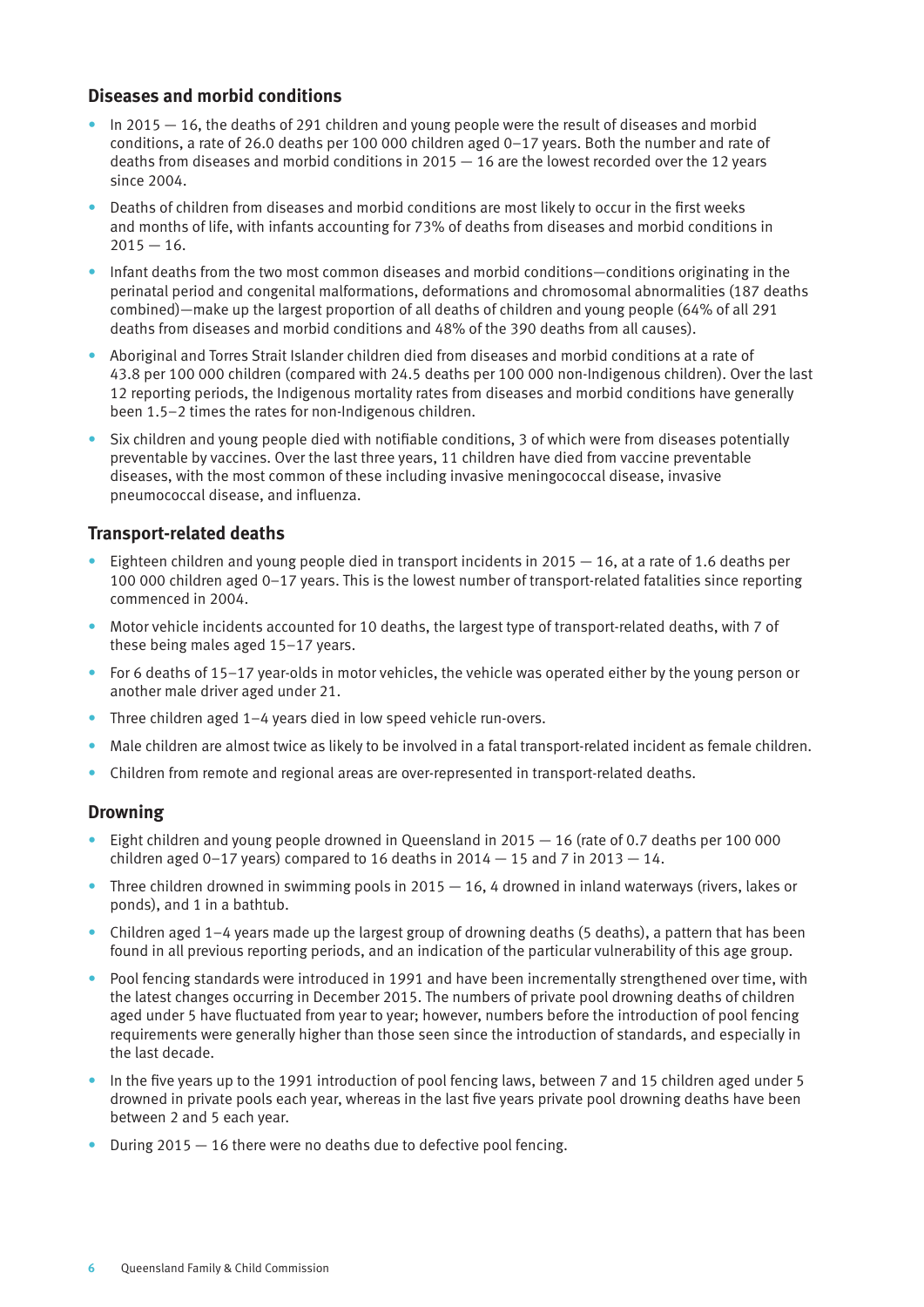#### **Fire and other non-intentional injuries**

- Nine children and young people died in non-intentional injury-related incidents in 2015  $-16$ , with 5 deaths in the 1–4 year age group (rate of 0.8 deaths per 100 000 children aged 0–17 years).
- Causes of the deaths included threats to breathing, house fires and accidental poisoning.
- Thirty-two children died in 20 house or dwelling fires in Queensland over the 12-year period  $2004 2015$ . Young children are at particular risk in house fires with 16 of the deaths being of children aged 1–4 years.
- The *Fire and Emergency Services (Domestic Smoke Alarms) Amendment Act 2016* will come into effect in January 2017, and will make smoke alarms mandatory in all bedrooms.

#### **Suicide**

- Twenty young people died of suspected or confirmed suicide during 2015 16 (rate of 1.8 deaths per 100 000 children aged 0–17 years). The number of suicide deaths recorded over the 12 years since 2004 ranges from 15 to 26, with an average of 19.8 per year.
- Male suicides for young people usually outnumber female suicides. Over the most recent three-year period, the suicide rate for males was 1.5 times the rate for females.
- Sixteen suicide deaths were of 15–17 year-olds. Suicide was the second-leading cause of death for this age group (after 21 deaths caused by diseases and morbid conditions). Four suicide deaths were of young people aged 10–14 years.
- There were 4 suicide deaths of Aboriginal and Torres Strait Islander young people. Over the most recent three-year period, the suicide rate among Aboriginal and Torres Strait Islander young people was 3.1 times the rate of their non-Indigenous peers.
- Five of the young people who died as a result of suicide were known to the Queensland child protection system in the twelve months prior to their death.

#### **Fatal assault and neglect**

- Nine children and young people died as a result of suspected or confirmed assault and neglect in Queensland in 2015 — 16 (rate of 0.8 deaths per 100 000 children aged 0–17 years).
- Six children were alleged to have been killed by a family member and 2 children were alleged to have been killed by a non-family member. The category for the remaining death was yet to be determined. Over the last three reporting periods, 25 of the 29 fatal assault and neglect cases were classified as intra-familial (86%).
- Of the 2 children alleged to have been killed by a non-family member, these deaths were identified as peer or acquaintance homicides.
- Four of the children were known to the child protection system in the 12 months prior to their death.

#### **Sudden unexpected deaths in infancy and SIDS**

- Sudden unexpected death in infancy (SUDI) is a category of deaths where an infant (aged under 1 year) dies suddenly with no immediately obvious cause. Predominantly, deaths from SUDI are recorded as cause pending until the outcomes of coroners' investigations or post-mortem examinations are concluded and cause of death is determined.
- There were 29 SUDI cases in 2015  $-$  16, a rate of 46.7 deaths per 100 000 infants (aged under 1 year). The number of SUDI cases have fluctuated over the last 12 reporting periods; however, the 2015  $-16$ number of deaths is the lowest recorded since reporting began in 2004.
- Aboriginal and Torres Strait Islander infants are over-represented in SUDI cases. Over the last three years, Indigenous infants died suddenly and unexpectedly at 3.4 times the rate of non-Indigenous infants.
- Five deaths were, following post-mortem examination, attributed to Sudden Infant Death Syndrome (SIDS) and undetermined causes (of the 12 SUDIs with an official cause of death). Official causes of death were still pending for 17 deaths.